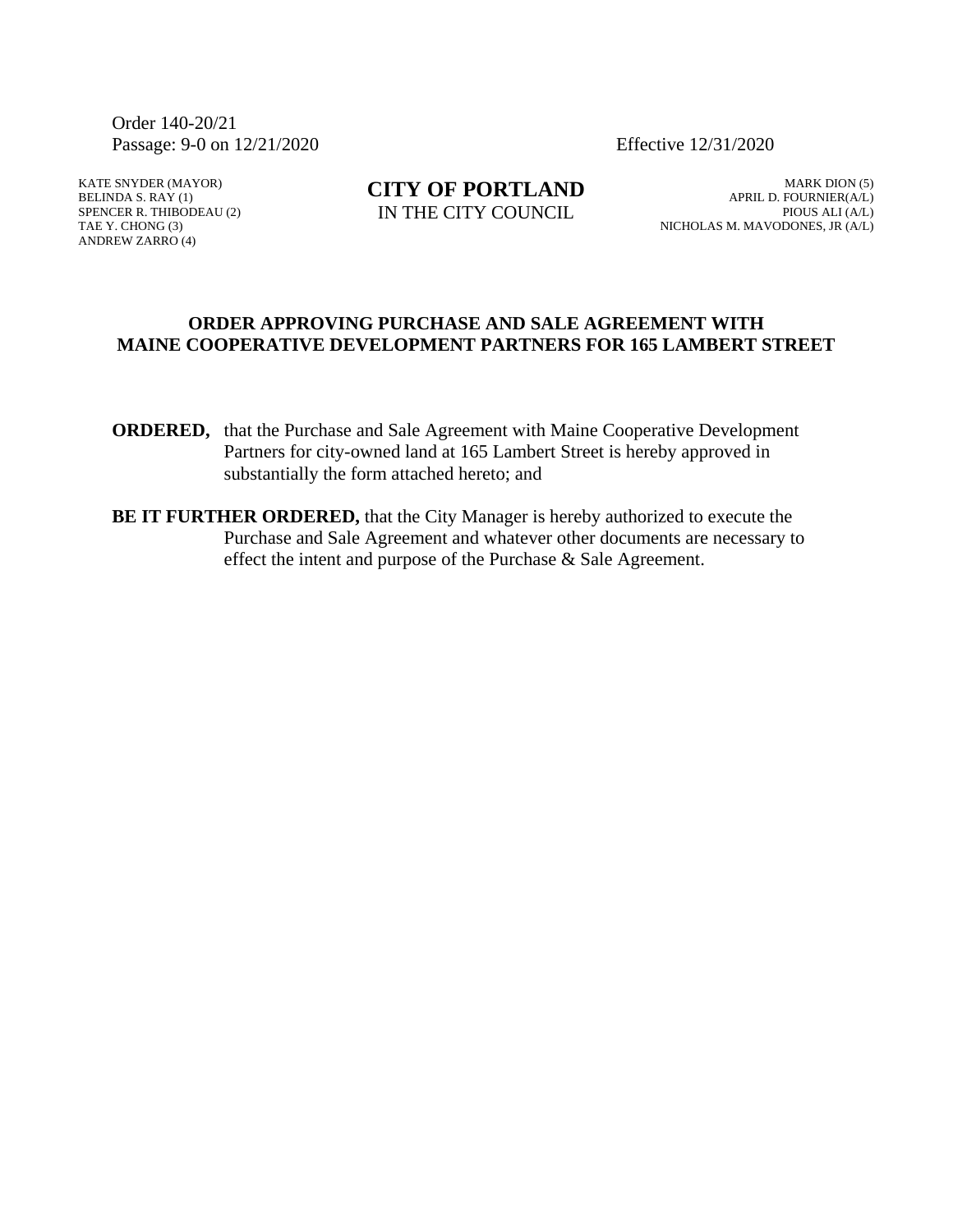#### **PURCHASE AND SALE AGREEMENT**

.

THIS PURCHASE AND SALE AGREEMENT IS made this day of . 2020 by and between the City OF PORTLAND, a body politic and corporate located in Cumberland County, Maine, (hereinafter referred to as "Seller" or "City"), and\_ , a Maine \_\_\_\_\_\_\_\_\_\_\_\_\_\_\_, having a mailing address of \_\_\_\_\_\_\_\_\_\_\_\_\_\_\_\_(hereinafter referred to as "Buyer").

#### **RECITALS**

WHEREAS, the CITY is the owner of approximately 13.3874 acres of land at or near 165 Lambert Street, Portland, Maine (the "Premises") and did advertise RFP #2020-3 dated April 10, 2020, entitled Request for Proposals for Disposition of City-Owned Property Located at 165 Lambert Street, a copy of which is attached hereto as Exhibit A and incorporated herein (the "Request for Proposals") (the Premises is identified in the City's tax records as CBL 385 A001 and 386 C001 and is generally depicted on Attachment C to the Request for Proposals); and

WHEREAS, Buyer submitted a proposal dated June 16, 2020 in response to the Request for Proposals, a copy of which is attached hereto as Exhibit B and incorporated herein (the "Proposal"); and

WHEREAS, Buyer desires to purchase and develop the Premises, and the City desires to convey the Premises to Buyer, subject to the terms and conditions set forth herein.

NOW THEREFORE, in consideration of the foregoing and for other good and valuable consideration, the receipt and sufficiency of which is hereby acknowledged, the parties, intending to be legally bound, hereby agree as follows:

- **1. SALE.** City agrees to sell the Premises to Buyer, and Buyer agrees to purchase the Premises in accordance with the terms and conditions set forth in this Agreement. This Agreement is for the sale of land only.
- **2. CONSIDERATION**. The purchase price for the Premises shall be One Dollar (\$1.00) (the "Purchase Price").

## **3. TITLE AND DUE DILIGENCE.**

- a. Due Diligence Period. Buyer will have from the date of this Agreement until 4:00 PM Eastern Daylight Savings Time on the day that is thirteen (13) months after the date of this Agreement (the "Due Diligence Period") to complete any surveys, environmental review, inspections, and title examinations, and to obtain any zone change, site plan approval, and any other permits and regulatory approvals required for the Project.
- b. Property Description. The legal description of the Premises contained in the deed will be a survey description based upon a survey plan that will more specifically describe the Premises. The survey and description of the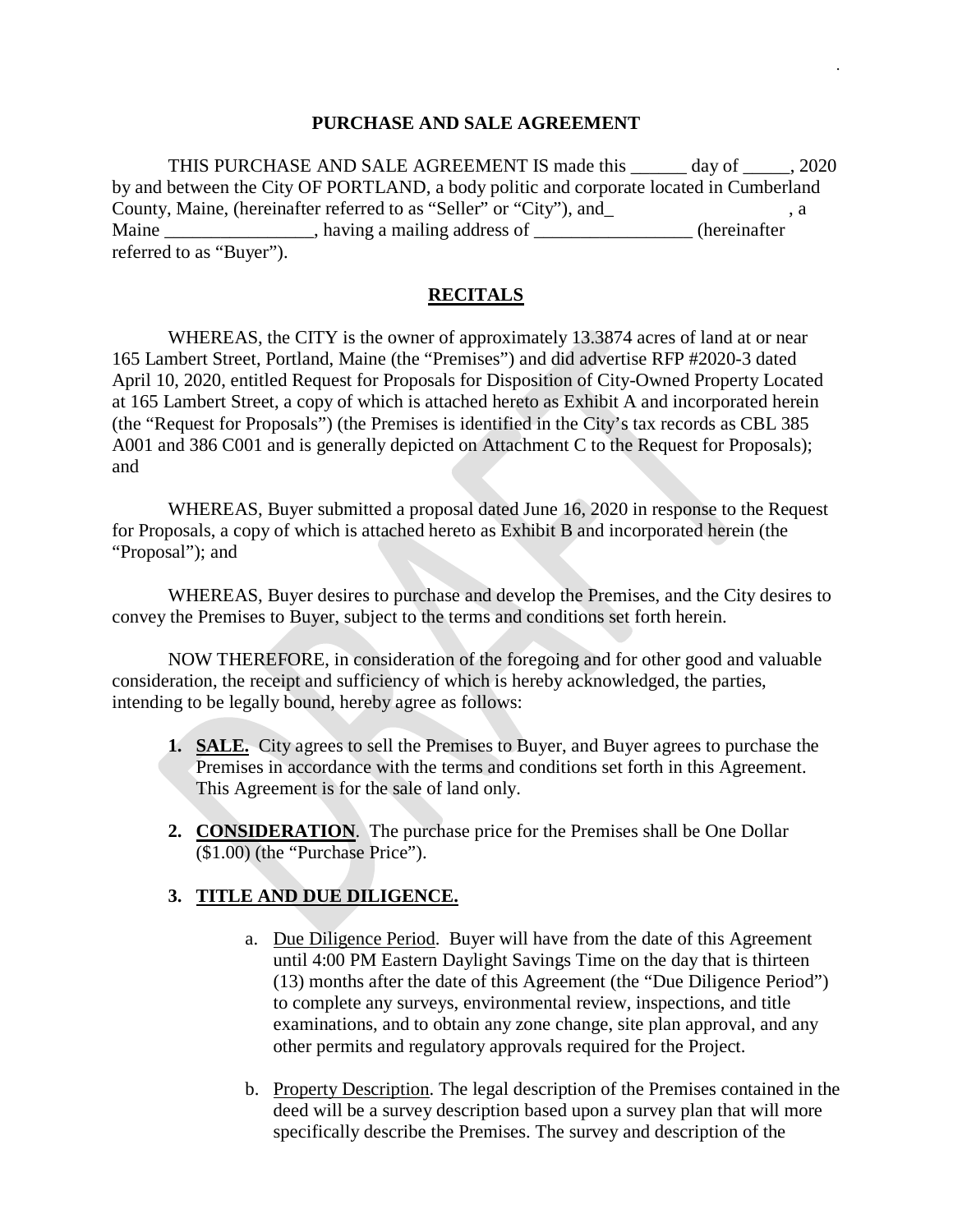Premises will be prepared by the Buyer at its sole expense and provided to the City for review two months prior to the expiration of the Due Diligence Period. City shall notify Buyer of any objections to the survey and description prior to the expiration of the Due Diligence Period.

- c. Rezoning Contingency. Buyer proposes to obtain the Portland City Council's approval to rezone the Premises (the "Rezoning Approval") to maximize residential density for its development of the Premises as described in the Proposal (the "Project"). The Buyer will be responsible for obtaining, at its sole expense, the Rezoning Approval and any other regulatory approvals required for the Project prior to Closing.
- d. Financing Contingency. The Buyer's obligation to close is contingent on obtaining construction and permanent financing for the Project that the Buyer, in its discretion, determines is sufficient to put the Project on a sound financial footing. That financing is anticipated to include, but not be limited to, the following: (i) permanent financing for the Coop in the form of a HUD Section 213 loan; and (ii) affordable housing tax increment financing from the City.
- e. Title and Survey Objections. Buyer will have until the end of the Due Diligence Period to deliver to City any written objections to title, environmental, or survey matters (other than the permitted exceptions identified herein) that materially affect insurability or use. Objections not made prior to the end of the Due Diligence Period will be deemed waived; provided, however, that objections pertaining to matters of record first appearing after the end of the Due Diligence Period may be made at any time prior to the closing.
- f. Option to Cure. In the event of a title or survey objection, City will have the option, but not the obligation, to cure the objection and will notify Buyer of its election within ten (10) business days after receipt of the objection. In the event that the City elects to cure the objection, it will have sixty (60) days from the date of the notice of election, or such other reasonable time as the parties may agree, to cure the objection. In the event that the City does not elect to cure the objection, or, having elected to cure the objection fails to timely do so to Buyer's reasonable satisfaction, Buyer will have the option to (1) terminate this Agreement (after which neither party will have any further obligation or liability to the other under this Agreement), (2) waive the objection and close, or (3) undertake the cure of such objection at its own expense (in which case it shall have 60 days to do so).
- g. Deed. City shall convey the Premises to Buyer at the closing in fee simple by a municipal quitclaim deed without covenant. Title shall be good and insurable title, free and clear of all encumbrances except (i) easements of record and easements described herein; (ii) easements for utilities servicing the property, (iii) zoning ordinances, and (iv) real estate taxes not yet due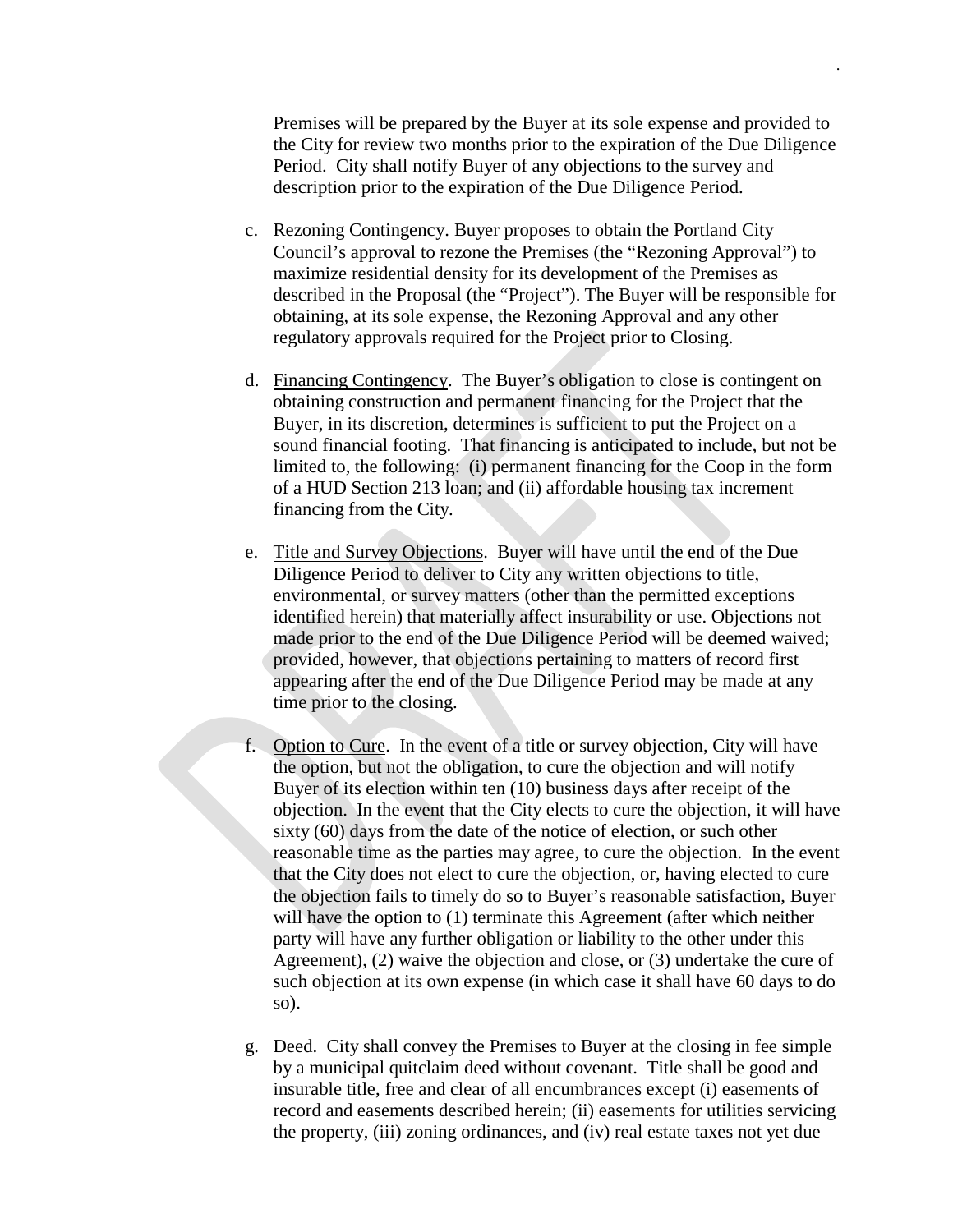and payable. Further, Buyer acknowledges that the deed shall contain a restriction stating that in the event that the Premises or any portion thereof shall be exempt from real and personal property taxes, by transfer, conversion, or otherwise, then the then-owner of the exempt portion shall make annual payments to the City in lieu of taxes in the amount equal to the amount of property taxes that would have been assessed on the exempt portion of the real and personal property situated on the Premises had such property remained taxable. Such restriction shall also confirm that Buyer and its successors and assigns shall possess and be vested with all rights and privileges as to abatement and appeal of valuations, rates, and the like as are accorded owners of real and personal property in Maine.

.

h. Buyer's Right to Terminate. The Buyer may terminate this Agreement at any time during the due diligence period if, in the exercise of its sole discretion, it decides to not proceed with the Project by giving written notice of termination to the City in which case neither party shall have any further obligations to the other.

## **4. INSPECTIONS**.

- a. During the Due Diligence Period, Buyer and its employees, consultants, contractors and agents shall have the right, at Buyer's expense, to enter on the Premises at reasonable times in order to (i) inspect the same, (ii) conduct engineering studies, percolation tests, geotechnical exams, environmental assessments, and other such studies, tests, exams, and assessments, and (iii) do such other things as Buyer determines, it is sole discretion, to be required to determine the suitability of the Premises for Buyer's intended use (collectively, the "Inspections"). The City acknowledges that such Inspections may include the digging of test pits, which the City hereby approves.
- b. Buyer agrees to defend, indemnify and hold harmless the City against any mechanics liens that may arise from the activities of Buyer and its employees, consultants, contractors and agents on the Premises.
- c. Buyer shall exercise the access and inspection rights granted hereunder at itssole risk and expense, and Buyer hereby releasesthe City from, and agrees to indemnify, defend, and hold the City harmless against, any and all losses, costs, claims, expenses and liabilities (including without limitation reasonable attorney fees and costs) (collectively, "Damages") suffered by the City on account of any injury to person or damage to property arising out of the exercise by Buyer of its rights hereunder, except to the extent that such Damages result from the act or omission of the City.
- d. Buyer shall cause any contractors, consultants or any other party conducting the Inspections to procure automobile insurance, if applicable, and commercial general liability insurance coverage in amounts of not less than Four Hundred Thousand Dollars (\$400,000.00) per occurrence for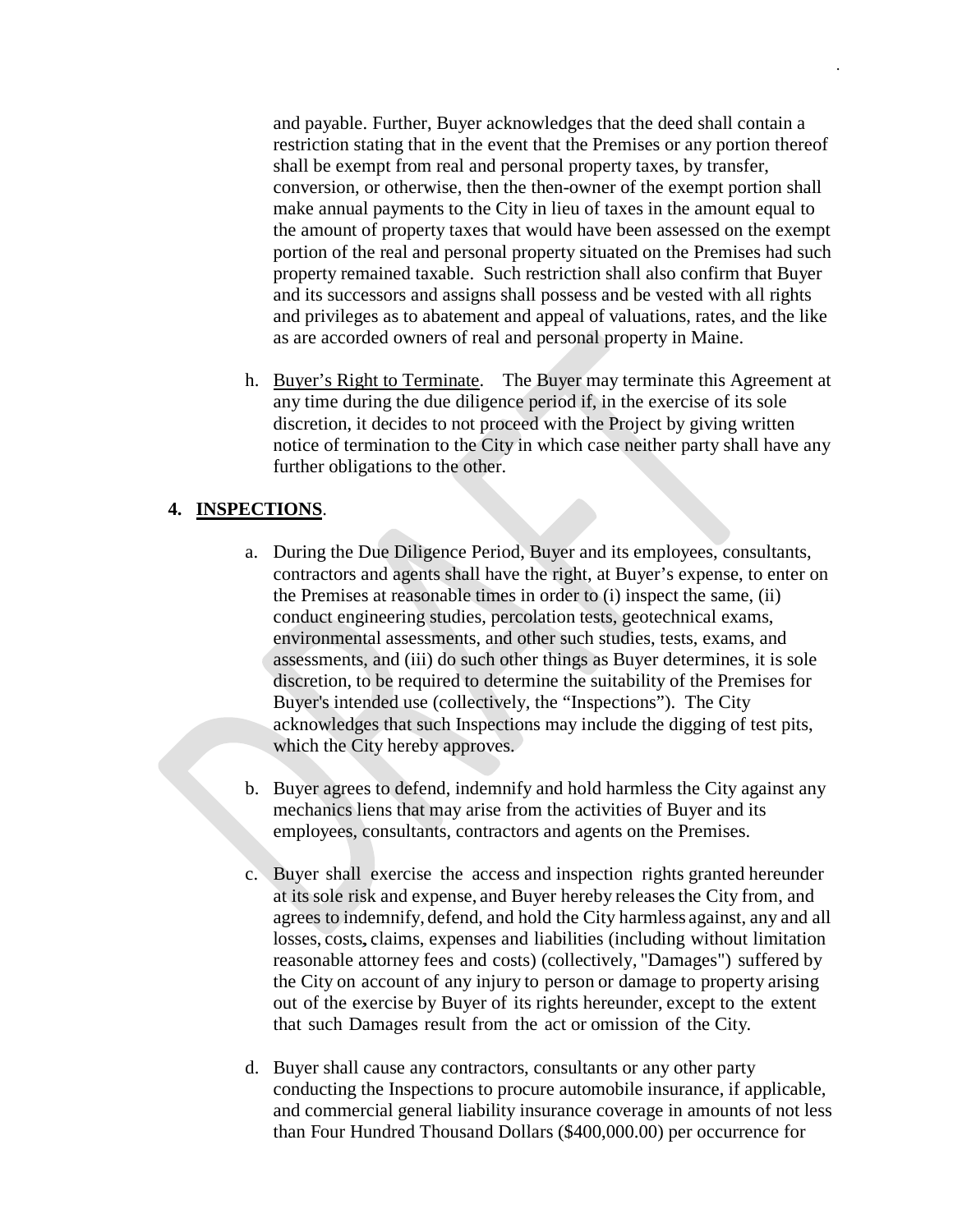bodily injury, death and property damage, listing the City as an additional insured thereon, and also Workers' Compensation Insurance coverage to the extent required by law; the forms of all such insurance to be subject to City's Corporation Counsel's reasonable satisfaction.

- e. In the event that Buyer does not purchase the Premises, Buyer agrees to either return the Premises as nearly as possible to its original condition after conducting the Inspections; provided, however, the City hereby acknowledges and agrees Buyer shall have no obligation to clean-up, remove or take any other action with respect to any disturbance of any preexisting environmental contamination on the Premises caused by such inspections, studies, tests, exams, and assessments, and that Buyer shall have no obligation to clean-up, remove or take any other action with respect to any pre-existing environmental contamination disturbed thereby.
- f. The parties hereto acknowledge and agree that it is a condition to Buyer's obligations under this Agreement that the results of the Inspections be acceptable to Buyer in its sole discretion. If the results of such due diligence are not acceptable to Buyer in its sole discretion, and if Buyer exercises its right to terminate this Agreement, and neither party shall have any further obligations or liabilities under this Agreement except as expressly set forth in this Agreement.
- **5. REAL ESTATE TAXES, PRORATIONS AND TRANSFER TAX.** Buyer shall be liable for all real estate taxes beginning as of the start of fiscal year following the closing and continuing thereafter. Because the Property is currently owned by the City of Portland, which is exempt from real estate taxes, no taxes were assessed or will be due for any portion of the current fiscal year, and no taxes will be prorated at the closing. Any utilities for the Property shall be prorated as of the closing. The Maine real estate transfer tax shall be paid for by Buyer in accordance with 36 M.R.S.A. § 4641-A. City is exempt from paying the transfer tax pursuant to 36 M.R.S.A. § 4641-C. The recording fee for the deed of conveyance and any expenses relating to Buyer's financing or closing shall be paid for by Buyer.
- **6. DEFAULT AND REMEDIES**. In the event that Buyer defaults hereunder for a reason other than the default of the City, City may terminate this Agreement, and neither party shall have any further obligation to the other. In the event City defaults under this Agreement, and if Buyer is not then in default hereunder, Buyer shall have the right to pursue specific performance or terminate this Agreement, in which case neither party shall have any further obligation to the other.
- **7. RISK OF LOSS.** The risk of loss or damage to the Premises by fire, eminent domain, condemnation, or otherwise, until transfer of title hereunder, is assumed by the City. The Premises is to be delivered in substantially the same condition as of the date of this Agreement unless otherwise stated. In the event City is not able to deliver the Premises as stated, Buyer may terminate this Agreement, and neither party shall have any further obligations or liabilities under this Agreement except as expressly set forth in this Agreement.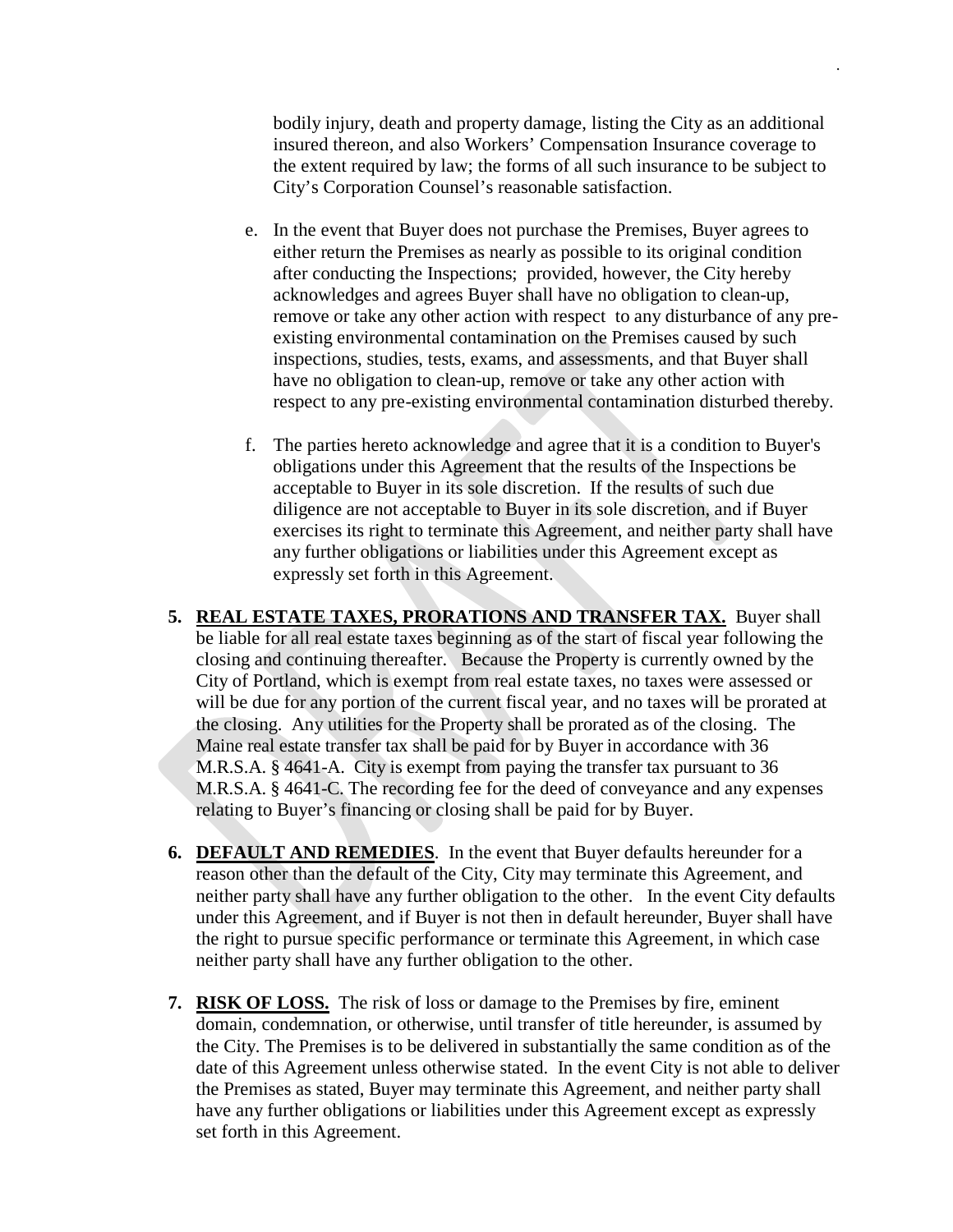**8. PROPERTY SOLD "AS IS, WHERE IS**." Buyer acknowledges that Buyer has had an opportunity to inspect the Premises, and to hire professionals to do so, and that Premises will be sold "as is, where is" and "with all faults." City, and its agents, make no representations or warranties with respect to the accuracy of any statement as to boundaries or acreage, or as to any other matters contained in any description of the Premises, or as to the fitness of the Premises for a particular purpose, or as to development rights, merchantability, habitability, or as to any other matter, including without limitation, land use, zoning and subdivision issues or the environmental, mechanical, or structural condition of the Premises. Acceptance by Buyer of the Deed at closing and payment of the purchase price shall be deemed to be full performance and discharge by the City of every agreement and obligation contained herein.

- **9. ENVIRONMENTAL INDEMNIFICATION**. Buyer covenants and agrees to indemnify, defend, and hold the City harmless from and against any and all claims, damages, losses, liabilities, obligations, settlement payments, penalties, assessments, citations, directives, claims, litigation, demands, defenses, judgments, costs, or expenses of any kind, including, without limitation, reasonable attorneys', consultants', and experts' fees incurred in investigating, defending, settling, or prosecuting any claim, litigation or proceeding, that may at any time be imposed upon, incurred by or asserted or awarded against Buyer or the City and relating directly or indirectly to the violation of or compliance with any federal, state, or local environmental laws, rules, or regulations governing the release, handling or storage of hazardous wastes or hazardous materials and affecting all or any portion of the Premises, except to the extent that such a claim results directly from the City's release, handling or storage of hazardous wastes or hazardous materials on the Premises. This duty to indemnify, defend, and hold harmless shall be included in a covenant in the deed and shall run with the land conveyed and be binding upon Buyer's successors, assigns, and transferees.
- **10. CLOSING**. Time is of the essence in the performance of this agreement. The closing shall be held at the offices of Buyer's counsel at a time agreeable to the parties on or before the day that is fifteen (15) months after the date of this Agreement (the "Closing Date"). At the Closing:
	- a. the City shall execute, acknowledge and deliver to Buyer a municipal quitclaim deed conveying to Buyer good and insurable title to the Premises, free and clear of all encumbrances except as otherwise set forth herein.
	- b. Buyer shall deliver the Purchase Price to the City.
	- c. Each party shall deliver to the other such other documents, certificates and the like as may be required herein or as may be necessary to carry out the obligations under this Agreement.
	- d. Buyer shall deliver evidence, reasonably satisfactory to City's Corporation Counsel, that the entity receiving title to the Premises is in good standing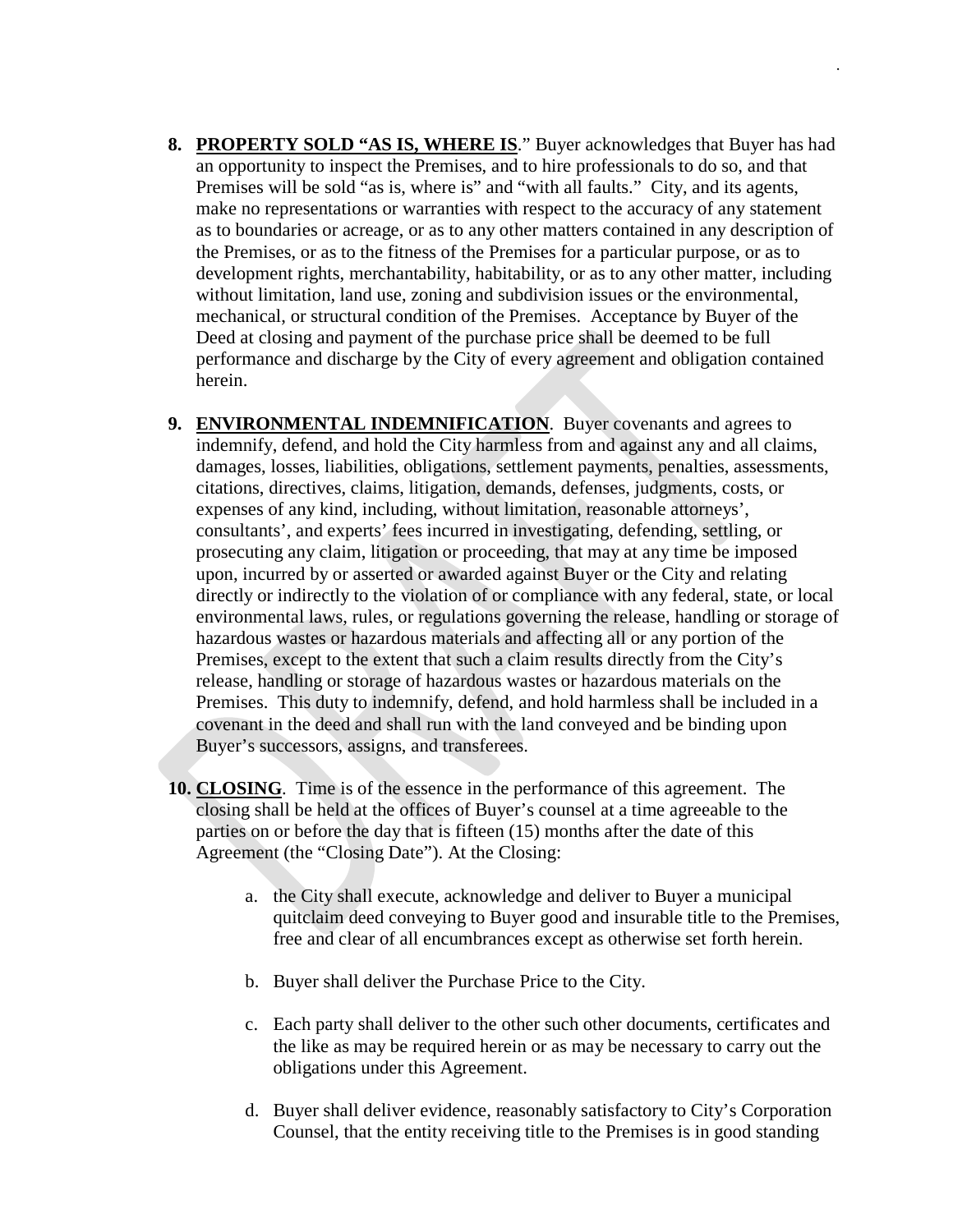under Maine law, and that the individuals acting at Closing and executing documents on behalf of Buyer are authorized to do so.

.

## **11. BUYER'S POST CLOSING OBLIGATIONS; RIGHTS OF CITY TO REPURCHASE PROPERTY.**

- a. Within twelve (12) months after the Closing Date, Buyer shall commence construction of the Project, as the Project is generally described in the Proposal. The Buyer, in its discretion, may develop the Project in two phases. The first phase of the Project shall include the greater of 20 threebedroom dwelling units or the maximum number of dwelling units feasible under the current zoning.
- b. Upon the issuance of a certificate of occupancy for all or a portion of the first phase of the Project or at such earlier time as the Buyer, in its discretion, may determine, the Buyer shall convey the Project to a Cooperative Affordable Housing Corporation (the "Coop") organized in accordance with the Maine Cooperative Affordable Housing Ownership Act, 13 M.R.S.A. §1741-1762, as may be amended (the "Act"). Notwithstanding anything to the contrary in the foregoing, the Buyer may retain the right to develop additional units on the Premises as a second phase of the Project which shall be conveyed to the Coop.
- c. Rent Restrictions. For a period of 99 years after the Project has been transferred to the Coop, all units and cooperative interests in the Project shall be affordable to low- and moderate-income households earning less than or equal to 100% of the area median income (AMI), adjusted for family size, in accordance with federal standards generally accepted at the time of incorporation under the Act. For purposes of this Agreement, "affordable" means that the percentage of income a household is charged in connection with its cooperative interest and other housing expenses, including utilities, shall not exceed 30% of the household's gross monthly income. Minimum household size allowed per unit and the formula for calculating maximum allowable monthly rent is detailed on Exhibit C, which is attached hereto and made a part hereof.
- d. Income Restrictions. In order to purchase a cooperative membership interest in, and reside in a unit owned by the limited equity cooperative, a household must not earn more than 100% of the AMI, adjusted for family size, as published by the U.S. Department of Housing and Urban Development ("HUD"). Household income is defined as adjusted gross income used by the IRS. This income test will be used only at the time of the household's purchase, and excludes transfers to family members or an estate beneficiary. At the time of initial sale of cooperative membership interests in the Coop, up to 20% of the cooperative membership interests may be sold to households earning up to 120% of AMI. All other sales and all subsequent sales of cooperative membership interests must be to households earning no more than 100% of AMI.
- e. Option to Repurchase. Unless the Project has been transferred to the Coop as set forth above, if Buyer, its successors, assigns, or transferees fails to commence construction of the Project on the Premises within 12 months after the closing, and construct the buildings which are part of the first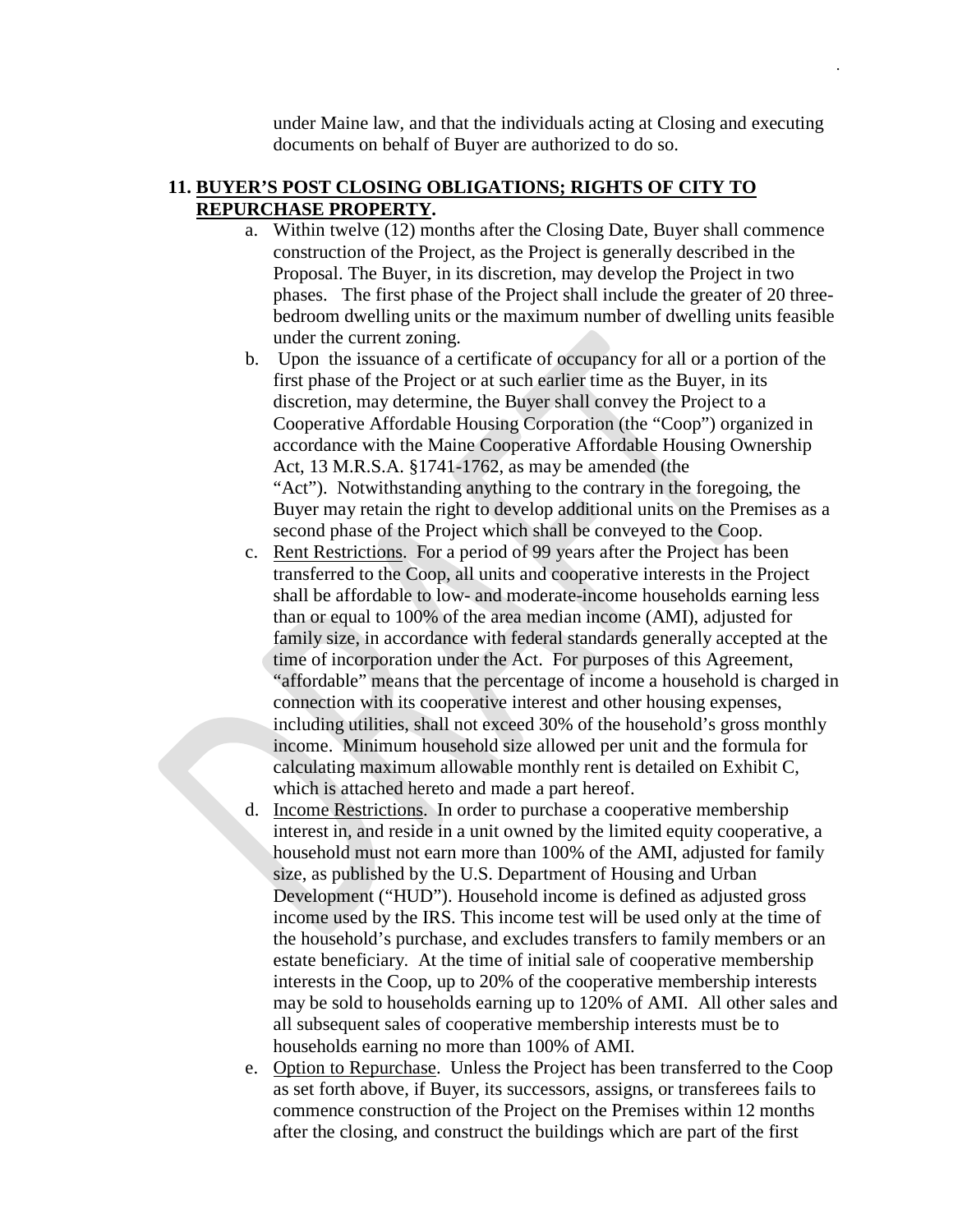phase of the Project within thirty (30) months after closing, the City shall have the right, but not the obligation, to repurchase the Premises and the Project at the Purchase Price plus all documented, design, development, construction, and approval expenses incurred by Buyer, or successors, to that juncture. If the City exercises this right to repurchase, Buyer shall convey the Premises to the City and assign to the City all contracts, plans, and other documents related to the design, construction, and regulatory approvals for the Project. This right to repurchase shall be assignable by the City.

- f. The articles of organization for the Coop shall provide that in the event the Coop shall be dissolved, it assets will be distributed in accordance with § 1754(6) of the Act to the City or, at the City's option, to another organization permitted under § 1754(6) of the Act reasonably acceptable to the City.
- g. The provisions of this Section 11 will survive closing and will be included in greater detail in the City's deed to Buyer or in a Declaration of Covenants, Conditions and Restrictions executed before or at the time of Closing, which shall be recorded in the Cumberland County Registry of Deeds.
- **12. ENTIRE AGREEMENT.** This Agreement represents the entire and complete Agreement and understanding between the parties and supersedes any prior agreement or understanding, written or oral, between the parties with respect to the acquisition or exchange of the Property hereunder. This Agreement cannot be amended except by written instrument executed by City and Buyer.
- **13. NON-WAIVER**. No waiver of any breach of any one or more of the conditions of this Agreement by either party shall be deemed to imply or constitute a waiver of any succeeding or other breach hereunder.
- **14. HEADINGS AND CAPTIONS.** The headings and captions appearing herein are for the convenience of reference only and shall not in any way affect the substantive provisions hereof.
- **15. BINDING EFFECT**. This Agreement shall be binding upon and inure to the benefit of the parties hereto and their respective heirs, administrators, successors and assigns.
- **16. TIME.** The City and Buyer each confirm and agree that each of the time periods set forth herein are essential provisions of the terms of this Agreement.
- **17. GOVERNING LAW**. This Agreement shall be construed in all respects in accordance with, and governed by, the laws of the State of Maine. All parties hereto hereby consent to the exclusive jurisdiction of the Superior Court for the County of Cumberland in the State of Maine, for all actions, proceedings and litigation arising from or relating directly or indirectly to this Agreement or any of the obligations hereunder, and any dispute not otherwise resolved as provided herein shall be litigated solely in said Court. If any provision of this Agreement is determined to be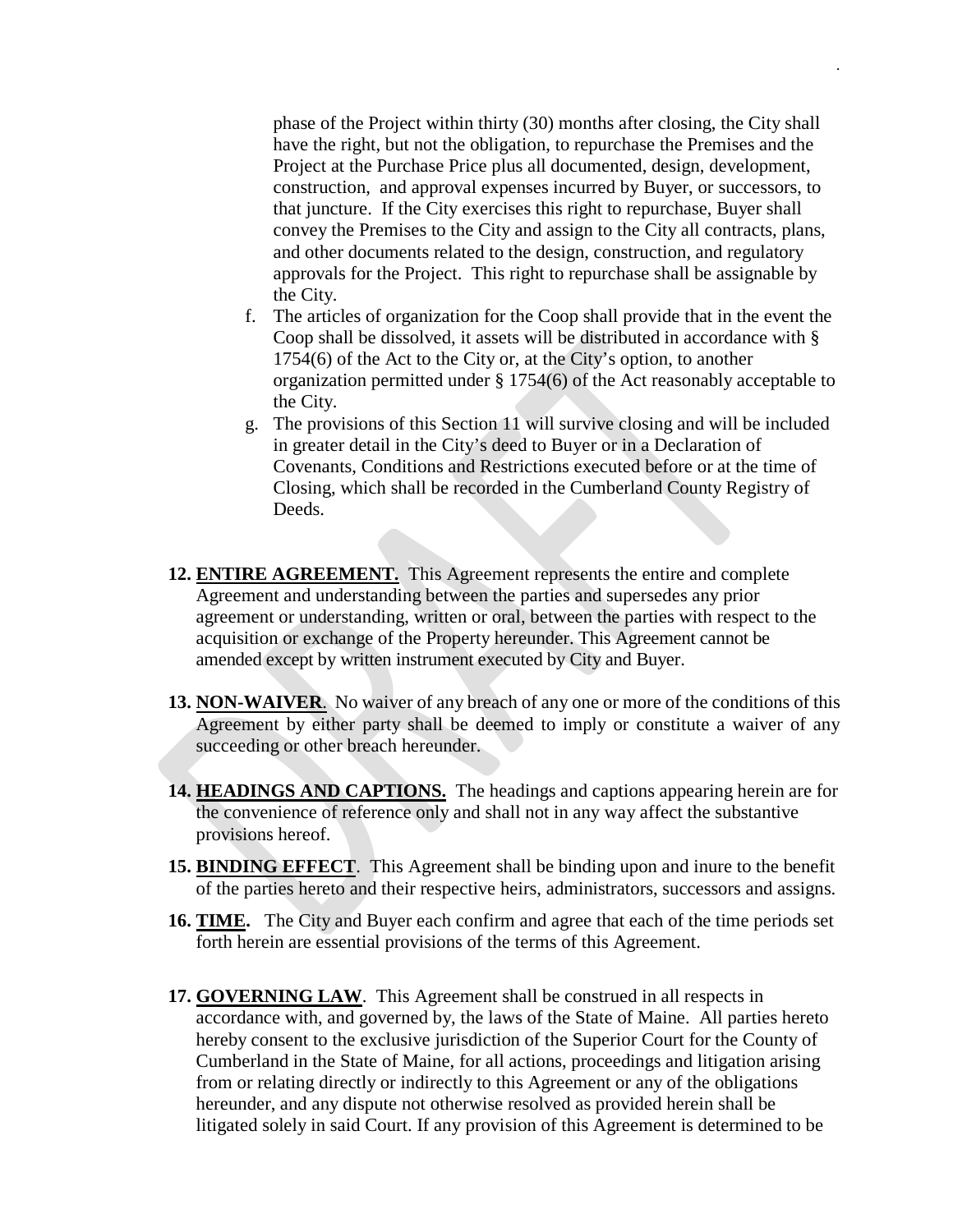invalid or unenforceable, it shall not affect the validity or enforcement of the remaining provisions hereof.

.

**18. NOTICE**. All notices, demands and other communications hereunder shall be in writing and shall be deemed to have been duly given on the date of service if served personally on the party to whom notice is to be given, or on the first business day after the notice is delivered to an overnight delivery service with delivery confirmation, addressed to the recipients at the addresses set forth below. Either party may change addresses for purposes of this paragraph by giving the other party notice of the new address in the manner described herein.

| <b>FOR THE City:</b> | City of Portland<br><b>ATTN: City MANAGER</b><br>389 Congress Street<br>Portland, ME 04101  |
|----------------------|---------------------------------------------------------------------------------------------|
| With a copy to:      | The Office of the Corporation Counsel at the<br>same address.                               |
| <b>FOR Buyer:</b>    | TBD                                                                                         |
| With a copy to:      | David C. Pierson, Esq.<br><b>Eaton Peabody</b><br>P.O. Box 15235<br>Portland, ME 04112-5235 |

- **19. SIGNATURES; MULTIPLE COUNTERPARTS.** This Agreement may be executed in any number of counterparts and by different parties in separate counterparts. Each counterpart when so executed shall be deemed to be an original and all of which together shall constitute one and the same agreement.
- **20. BROKERS.** The CITY and Buyer each represent and warrant that they have not dealt with a real estate broker in connection with this transaction. Buyer agrees to indemnify and hold harmless City from any claims made by any broker should Buyer's representation in this paragraph be false. Subject to the limitations of liability set forth in the Maine Tort Claims Act, City agrees to indemnify and hold harmless Buyer from any claims made by any broker should City's representation in this paragraph be false. The foregoing indemnities shall include all legal fees and costs incurred in defense against any such claim, and shall survive closing.
- **21. RECITALS INCORPORATED BY REFERENCE**. The recitals set forth above are incorporated herein by reference and made a part of this Agreement.

**IN WITNESS WHEREOF**, the parties have caused this instrument to be executed on their behalf by their duly authorized offices or representatives, on the day and year first written above.